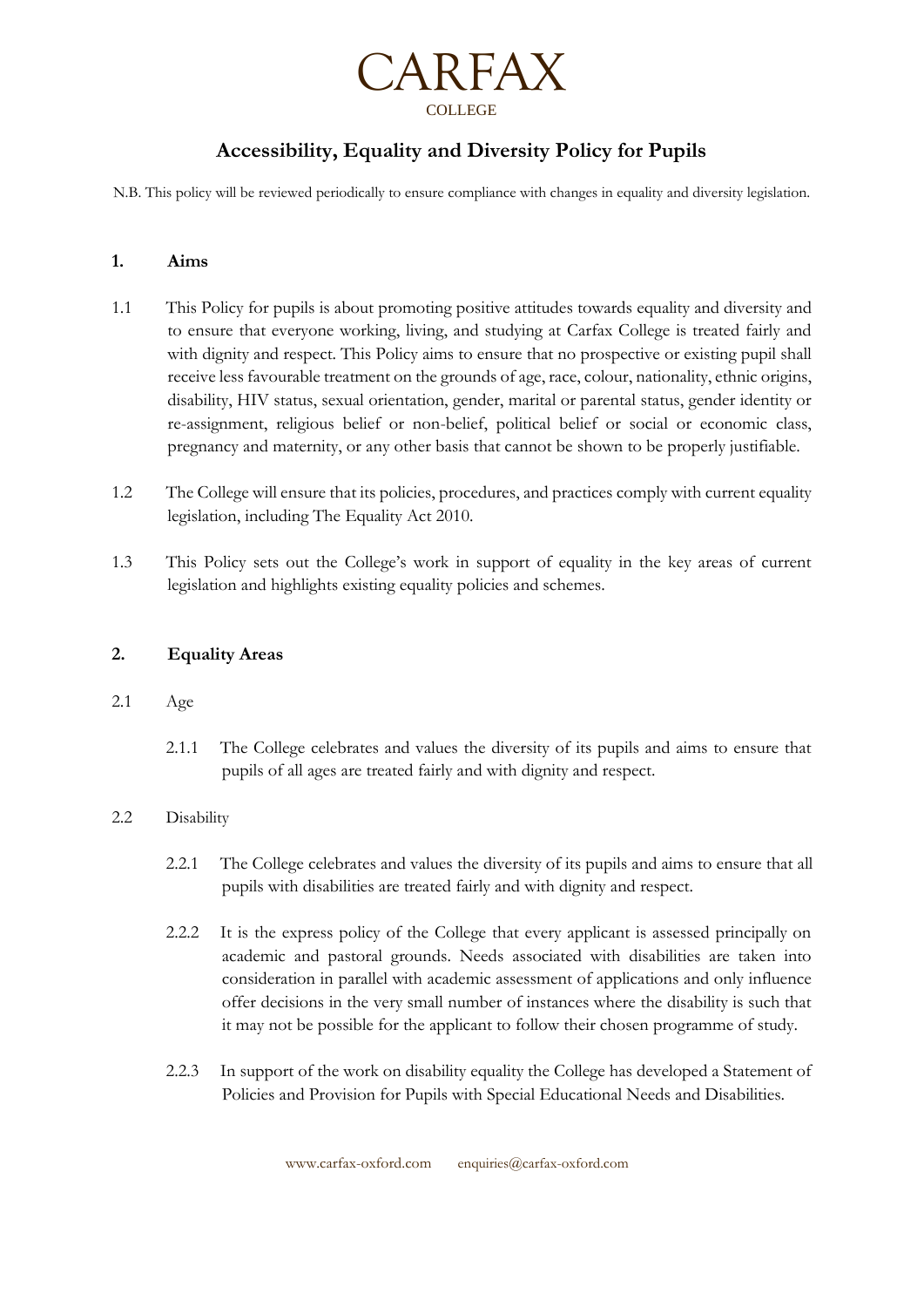- 2.3 Gender Reassignment
	- 2.3.1 The College celebrates and values the diversity of its pupils and aims to ensure that all transgender pupils are treated fairly and with dignity and respect.
- 2.4 Marriage and Civil Partnership
	- 2.4.1 The Establishment aims to ensure that all pupils who are in a marriage or civil partnership are treated fairly and with dignity and respect. Civil partnership is recognised and reflected in College policies in accordance with the law.
- 2.5 Pregnancy and Maternity
	- 2.5.1 The College aims to provide an environment where pupils are supported and treated fairly and with dignity and respect during pregnancy and maternity and whilst breastfeeding.
- 2.6 Race
	- 2.6.1 The College celebrates and values the diversity of its pupils and aims to ensure that pupils of all races are treated fairly and with dignity and respect.
- 2.7 Religion and Belief and non-belief
	- 2.7.1 The College does not, as an institution, have any religious affiliation or endorse any particular denomination or faith.
	- 2.7.2 The College recognizes the commitment of individual pupils to pursue a spiritual or religious practice and actively supports their right to do so in an atmosphere of tolerance and respect.
	- 2.7.3 The College further recognizes that there is a variety of obligations placed upon those following particular faiths. Where practicable, the College will aim to provide information and facilities and will seek to resolve clashes between academic activities and essential religious observances.
	- 2.7.4 The College celebrates and values the diversity of its pupils and aims to ensure that pupils of any religion or none are treated fairly and with dignity and respect.
- 2.8 Sex (Gender)
	- 2.8.1 The College celebrates and values the diversity of its pupils and aims to ensure that all pupils, regardless of gender, are treated fairly and with dignity and respect.
- 2.9 Sexual Orientation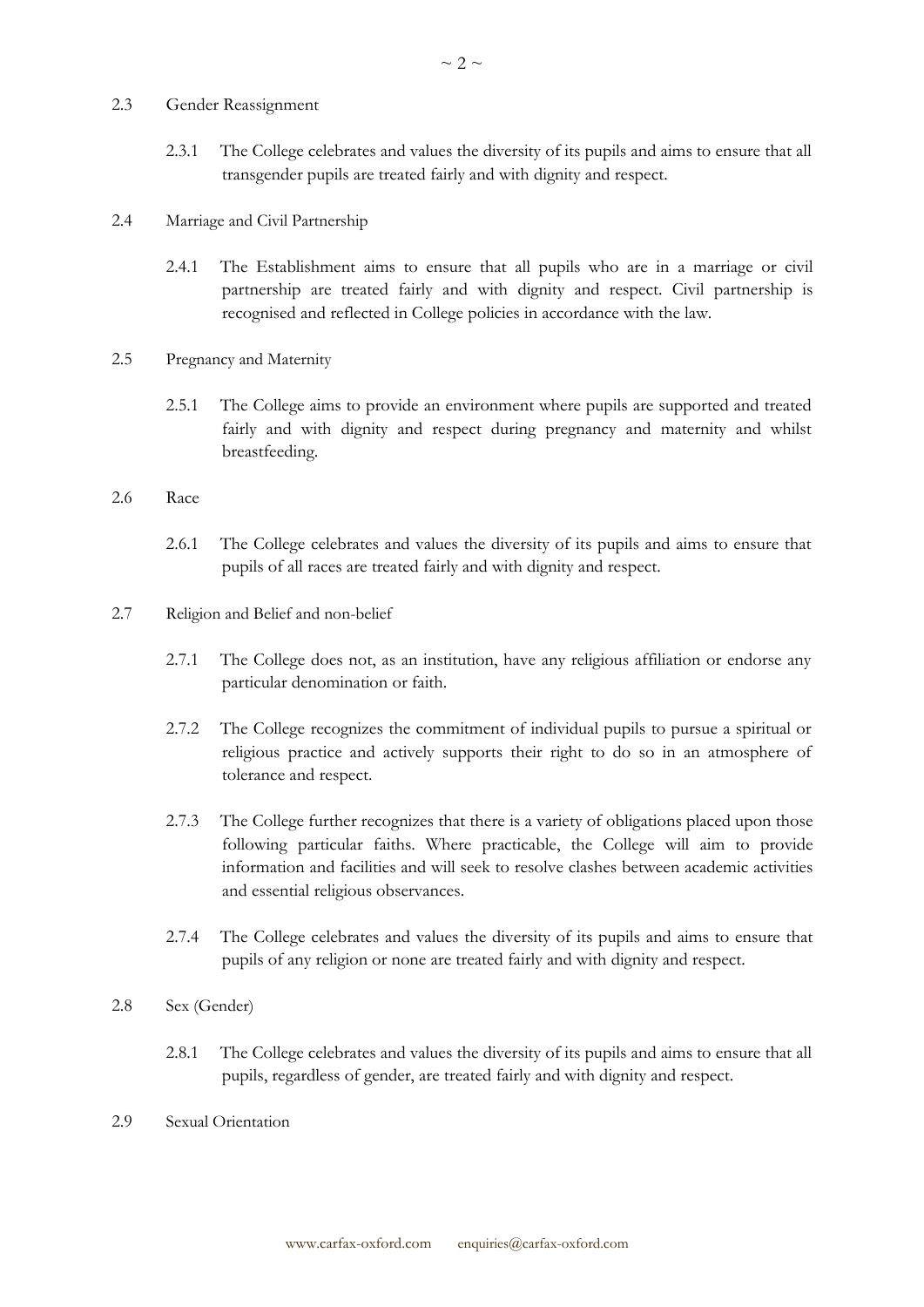2.9.1 The College celebrates and values the diversity of its pupils and aims to ensure that all lesbian, gay, and bisexual pupils are welcomed and are treated fairly and with dignity and respect.

### **3. College Functions**

- 3.1 Pupil Admissions
	- 3.1.1 The College is committed to excellence in admissions and aims to provide a professional and fair service for applicants.
	- 3.1.2 The College aims not only to admit pupils who have the ability and motivation to benefit from the programmes which they intend to follow and who will make a contribution to College life, but also to ensure that no prospective or existing pupil is treated less favourably on any grounds stated in section 1 of this policy.
	- 3.1.3 For further information see the College's Admissions Policy.
- 3.2 Widening participation
	- 3.2.1 The College is committed to widening participation in education and is keen to see a socially and culturally diverse pupil population. The College aims to raise pupils' aspirations and encourage progression to further and higher education.
- 3.3 Teaching, learning, and assessment
	- 3.3.1 The College values the diversity of backgrounds and experiences that pupils bring to the academic environment and is committed to meeting the needs of a diverse and changing pupil body. The College aims to ensure that all teaching, learning, and assessment strategies are equitable, undertaken with awareness of the different needs of pupils, and are directed towards the encouragement of academic and personal development.
- 3.4 Facilities and Services
	- 3.4.1 The College endeavours to ensure that all facilities and services provided by or in association with the College are in accordance with the College's Accessibility, Equality and Diversity Policy for Pupils.
- 3.5 Pupil Support
	- 3.5.1 The welfare of all pupils of the College is of the highest priority. The Welfare Officer in particular and the staff in general aims to secure the personal development, physical and mental well-being, and welfare of all pupils, supporting them in realizing their academic potential.